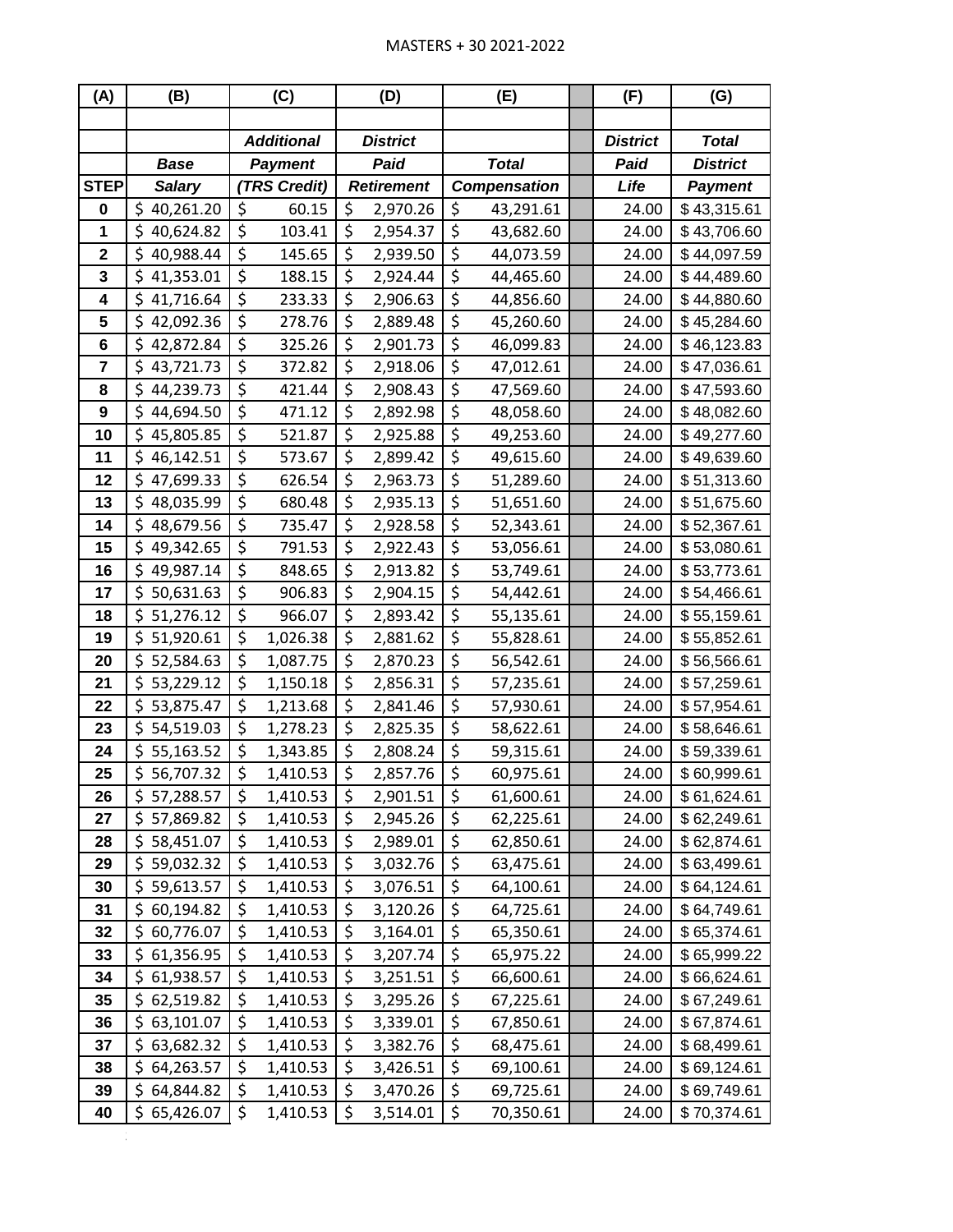- (A) Step Salary placement level.
- (B) Base Salary Negotiated base salary.
- (C) Additional Payment (TRS Credit) Statutory required payment to certified staff as additional salary. An eq is paid by the state to the Oklahoma Teacher's Retirement System on behalf of certified staff to offset this
- (D) District Paid Retirement District paid teachers' retirement at 7% of Total District Payment (Col. G). Total Retirement remitted to TRS by the district is reduced by the TRS Credit (Col. C).
- (E) Total Compensation Total of columns B through D.
- (F) District Paid Life The District shall pay \$2.00 per month / \$24.00 per year for a \$10,000 life insurance poli
- (G) Total District Payment Total of columns E and F.

## **PLUS**

Teachers not enrolled in the District's Health Insurance Plan shall receive from the state a payment in lieu of h insurance in the amount of \$69.71 per month / \$836.52 per year.

Teachers enrolled in the District's Health Insurance Plan shall receive from the State a Flexible Benefit Allowan for Major Medical Health Insurance.